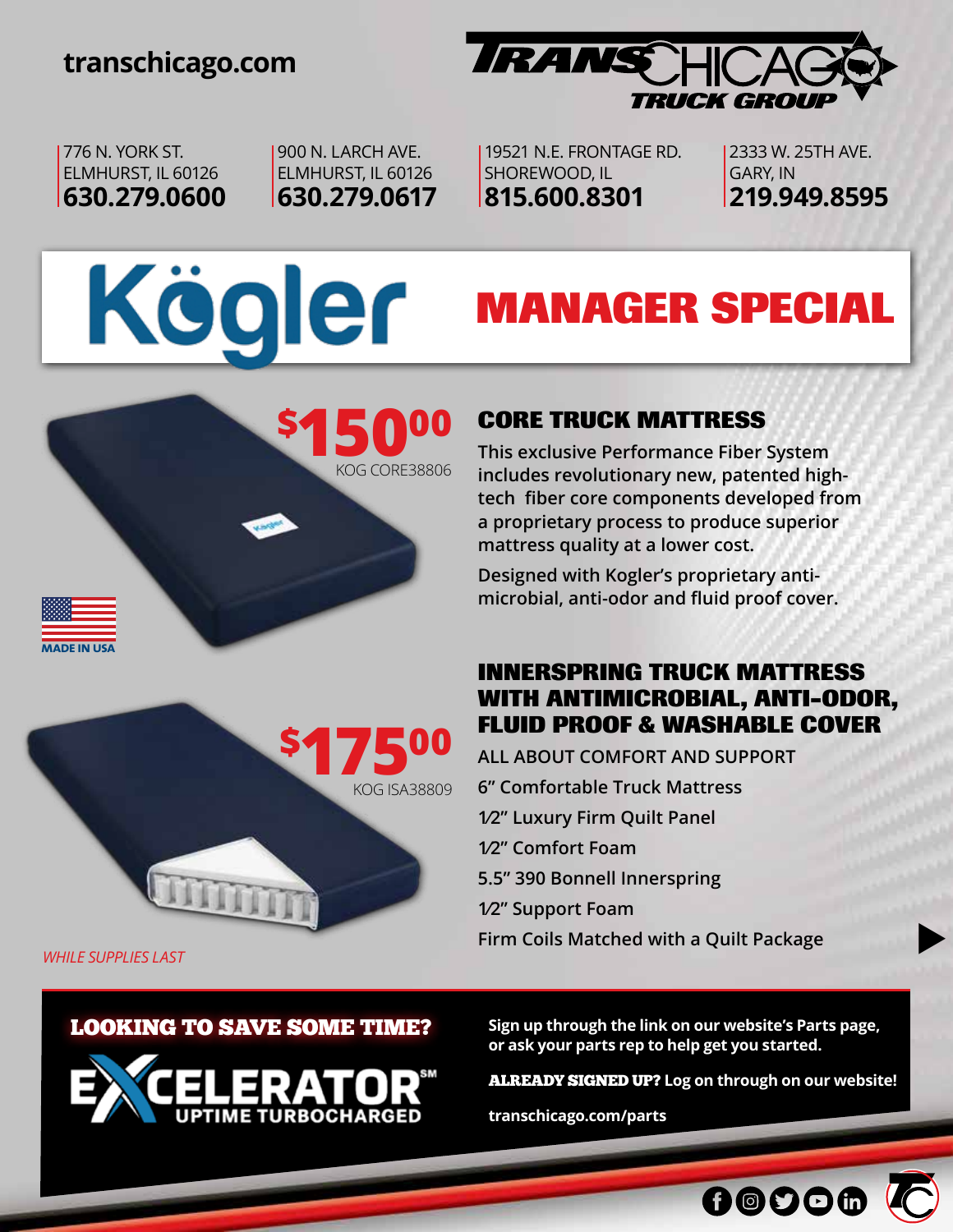## **transchicago.com**



776 N. YORK ST. ELMHURST, IL 60126 **630.279.0600** 900 N. LARCH AVE. ELMHURST, IL 60126 **630.279.0617**

19521 N.E. FRONTAGE RD. SHOREWOOD, IL **815.600.8301**

2333 W. 25TH AVE. GARY, IN **219.949.8595**

# Kögler **MANAGER SPECIAL**



### **INNERSPRING MATTRESS**

**ALL ABOUT COMFORT AND SUPPORT 6" Comfortable Truck Mattress 1⁄2" Luxury Firm Quilt Panel 1⁄2" Comfort Foam 5.5" 390 Bonnell Innerspring 1⁄2" Support Foam Firm Coils Matched with a Quilt Package** 



## **SEAT CUSHION**

**Dual Density Foam Layers Dual Chambered Gel High Performance Pressure Reducing Fabric Aggressive Non-Slip Bottom with Easy to Attach Quick-Release Straps**



*WHILE SUPPLIES LAST* **made in usa**

LOOKING TO SAVE SOME TIME?



**Sign up through the link on our website's Parts page, or ask your parts rep to help get you started.** 

ALREADY SIGNED UP? **Log on through on our website!**

00006

**transchicago.com/parts**